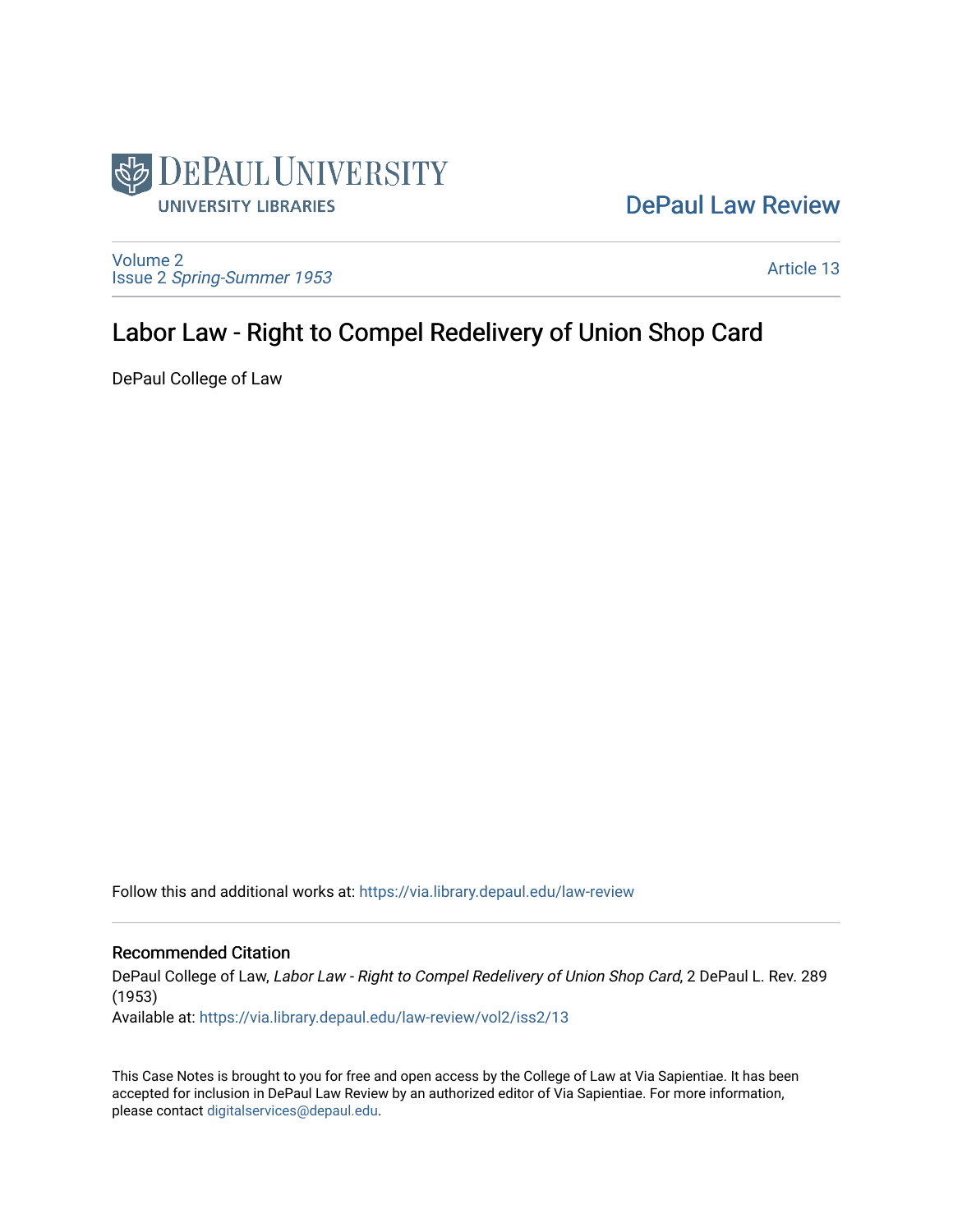It appears likely that the Illinois courts will soon be called upon to decide whether or not a wife may sue her estranged husband in the tort action of rape.<sup>21</sup> The action is being brought on the authority of our present decision. It seems inconceivable that the Illinois courts will sustain any such action. Our present decision cannot be cited as a precedent authorizing the courts to completely disregard all marital privileges.

However, it must be concluded that our present decision has opened the way in Illinois to a new body of tort law which will certainly bring many more interspousal disputes into the courts, especially where the parties are divorced at the time of bringing suit as in the present case.

#### LABOR LAW-RIGHT TO COMPEL REDELIVERY OF UNION SHOP CARD

Plaintiff, a local barbers' union, sought to compel the redelivery of a union shop card which had been supplied to the defendant, a barber shop proprietor. The shop card identified defendant's place of business as a "union shop" and it had been accepted by the defendant as union property subject to recall for violation of union rules. Defendant was not only an employer of other barbers, but he also worked as a barber in his own shop. The union brought this suit to recover the shop card on the grounds that the defendant refused to join the union and pay dues as a "non-active member," such refusal being in violation of union rules.<sup>1</sup> The Supreme Judicial Court of Massachusetts dismissed the suit and refused to compel return of the card. *Di Leo v. Daneault,* 109 N.E. 2d 824 (Mass., 1953).

The *Di Leo* case represents the latest interpretation of a provision recently added to the constitution of the International Barbers' Union.<sup>2</sup> The constitutional provision requires that proprietors working "with the tools of the trade," join the union as "non-active" or "proprietor" members. Such a "non-active" membership would require the proprietor

21Chicago Daily Sun-Times **§** 1, **p. 3,** col. 3 **(Feb. 11,** 1953).

**I** For decisions holding that an attempt to unionize employers is a lawful and proper labor objective see: Cafeteria Employees Union v. Angelos, 320 U.S. 293 (1943); Saveall v. Demers, 322 Mass. 70, 76 N.E. 2d 12 (1947); Coons v. Journeymen Barbers, Etc., 222 Minn. 100, 23 N.W. 2d 345 (1946); Naprawa v. Chicago Flat Janitors' Union, 315 **I11.** App. 328, 43 N.E. 2d 198 (1942); Swing v. A.F. of L., 298 Ill. App. 63, 18 N.E. 2d *258* (1938).

Contra: Dinoffria v. International Brotherhood of Teamsters and Chauffeurs, 331 **111.** App. 129, 72 N.E. 2d *635* (1947); Ellingsen v. Milk Wagon Drivers' Union, 377 **Il1.** 76, 35 N.E. 2d 349 (1941); Meadowmoor Dairies v. Milk Wagon Drivers' Union, 371 **111.** 377, 21 N.E. 2d 308 (1939); Carlson v. Carpenter Contractors' Ass'n., 305 **I11.** 331, 137 N.E. 222 (1922); Doremus v. Hennessy, 176 Ill. 608, 52 N.E. 924 (1898); Rest., Torts § 814 (1939). <sup>2</sup> The Journeymen Barbers, Hairdressers and Cosmetologists' International Union

of America. This constitutional provision became effective Jan. 1, 1948.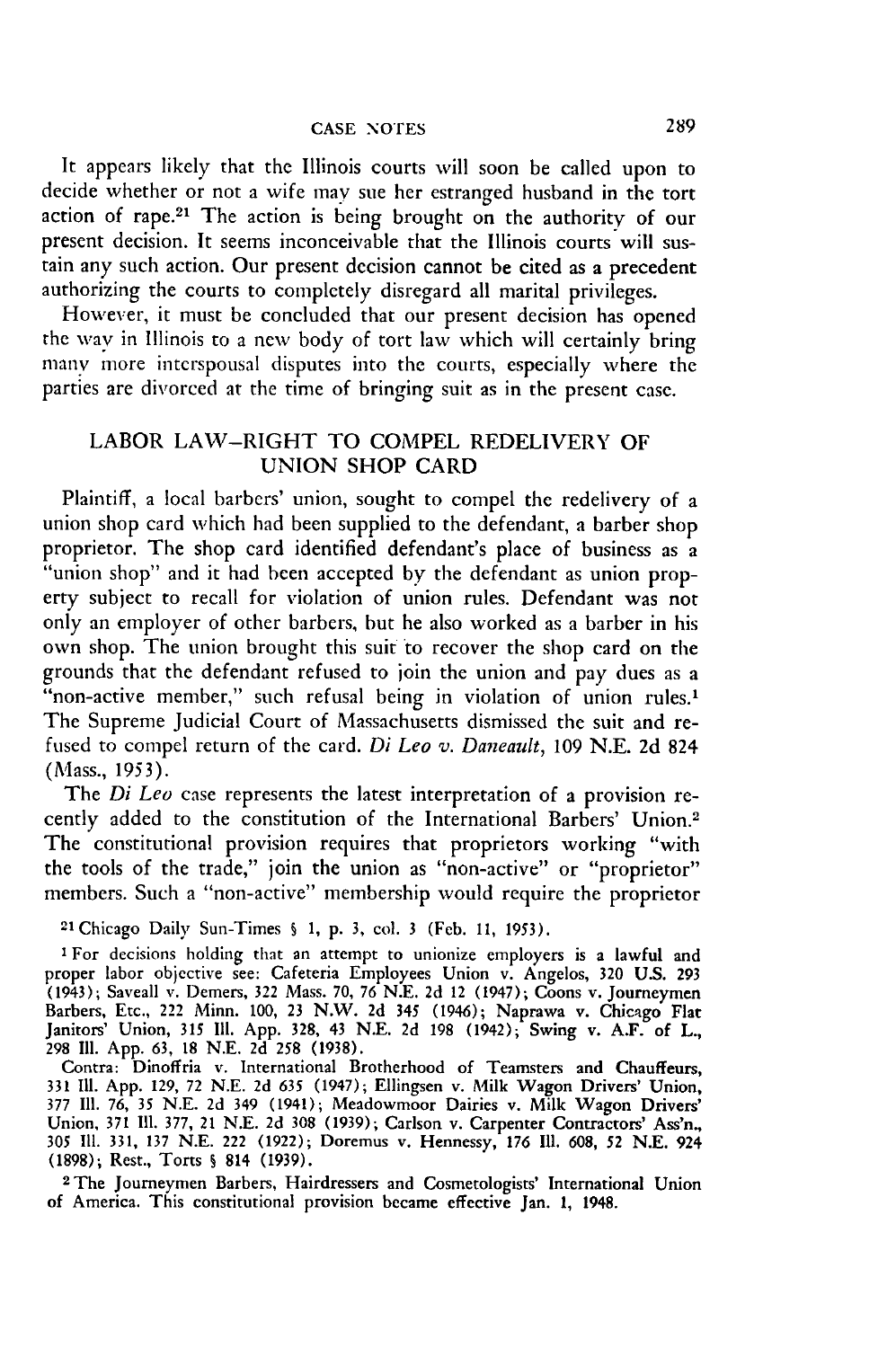to pay dues and assessments, but would not entitle him to vote or hold office in the union. The penalty for a shopowner's refusal to join is the removal of the shop card and consequential striking and picketing by his union employees in accordance with the union's express laws. It is intended by the union that the threat of such a penalty will act to persuade the employer union member to pay his dues.

The court, although recognizing the union's rights in the shop card, placed emphasis on the reasons why the union desired possession of the cards. It stated that the main concern of the union was the effect it anticipated from the withdrawal of the card. The court concluded that the union's object of compelling financial support through the coercive power of an equity decree was contrary to the public policy of the state, and thus unlawful. In arriving at its decision, the court thought it unnecessary to even consider the fact that the union membership was without full privileges.<sup>3</sup>

On prior occasions, where the courts have been called upon to consider the identical provision of the union's constitution, they have employed the unlawful purpose doctrine as applied in the *Di Leo* case to enjoin the union from. removing the card from the shop.4 Thus in the case of *Riviello v. Journeymen Barbers,5* in addition to applying the unlawful purpose doctrine, the court held that to coerce an employer to accept "sterile" and "inactive" membership with rights inferior to the employee members would also be an unlawful labor objective. It should be noted that the court in the *Riviello* case, contrary to the *Di Leo* case, placed emphasis on the fact that the union membership offered was without full privileges. However, as in the *Di Leo* case, the court was primarily concerned with the illegal result of the union conduct.

This approach was also adopted in *Wisconsin Employ. Rel. Bd. v. Journeymen Barbers, Etc.,6* where the court relied upon equitable principles in holding that it would enjoin the union from coercing the employer to join. The court had before it a constitutional provision identical to that of the *Di Leo* case. It held that the union was committing unfair labor practices in attempting to force a proprietor to become a member of and contribute to the financial support of the union by the payment of initiation fees and dues.

**3** Simon v. Journeymen Barbers, Etc., 21 N.J. Super. **65,** 90 **A. 2d** *753* **(1952).**

<sup>4</sup>Riviello v. Journeymen Barbers, Etc., 240 P. 2d 361 (Cal. 1952); Foutts v. Journeymen Barbers, Etc., 155 Ohio St. **573,** 99 N.E. 2d 782 (1951); Rainwater v. Trimble, 207 Ga. 306, **61 S.E.** 2d 420 (1950); Wisconsin Employ. Rel. Bd. v. Journeymen Barbers, Etc., **256** Wis. 77, 39 N.W. 2d 725 (1949).

5240 P. 2d **361** (Cal., 1952). The court made it clear that if the employers were guaranteed full and equal rights of membership with the other members of the union, the objective of the union's conduct would be lawful. See also James v. Marinship Corp., **25** Cal. **2d 721,** *155* P. 2d **329** (1945).

6256 Wis. 77, 39 N.W. 2d **725** (1949).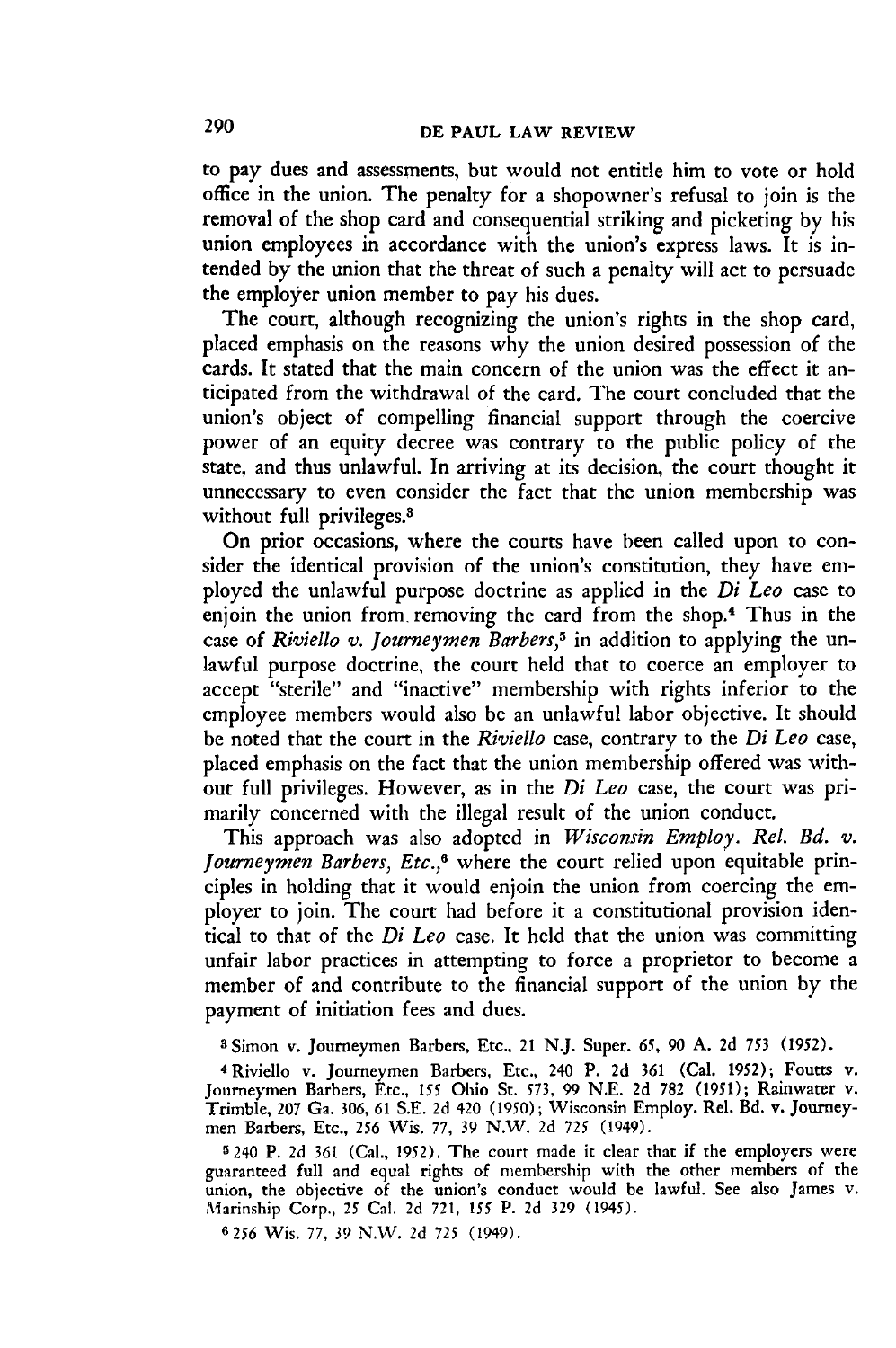However, in a recent Ohio decision, the court, rather than viewing the union's conduct as a means to a labor objective, the lawfulness of which was to be determined by its purpose,<sup>7</sup> treated the removal as a discontinuance of the union's recommendation of approval to the public.8 The court concluded that equity will not enjoin the removal of a union shop card where the party displaying the card has no contractual right to continue its display, and is no longer either recommended or approved **by** the union.

The dissenting opinion of the same case<sup>9</sup> applied the equitable unlawful purpose doctrine, reasoning, as in the later *Di Leo* case, not in terms of an agreement or property rights, but in the light of the important anticipated results. The dissent argued that the proprietor should not be branded as non-union and be put out of business because of his unwillingness to pay tribute to the union which will not admit him as an active and bona fide member.

The decision of the *Foutts* case finds support in *Rainwater v. Trimble,10* which also refused to examine the significance of the removal of the shop card in the light of the unlawful purpose doctrine. Instead, the court stated that the original agreement permitting removal was "plain and unambiguous, **. . .**which should be binding unless it is in contravention of some rule of law."" Finding no applicable law or statute, the court denied an injunction against removal of the shop card.

It is well to note that such union conduct as exemplified in the above cases is opposed to the policy of the Taft-Hartley Labor Relations Act,<sup>12</sup> which prohibits labor organizations from engaging in concerted activities, the purpose of which is to force or require any employer or self employed person to join any labor or employer organization. One should be mindful, however, that this act applies only to businesses engaged in interstate commerce.

It seems clear that the labor unions have come to use the shop card as a coercive tool. It serves as the union's manifestation of approval of a labor

**7** Foutts v. Journeymen Barbers, Etc., **155** Ohio St. 573, 99 N.E. **2d** 782 (1951); Crosby v. Rath, 136 Ohio St. 352, **25** N.E. 2d 934 (1940); Rest., Torts **§** 775 (1937).

**8** Foutts v. Journeymen Barbers, Etc., 155 Ohio St. 573, 99 N.E. 2d 782 (1951).

**9** Ibid., at 582, 787. "The real issue in this case does not involve the mere right to remove a so-called shop card which is the physical property of the ...union. The real issue involves that which is symbolized by the removal of the shop card." At 588, 790, the dissent continued, "The excuse given for such cause of action is **...** the unwillingness .. .to pay tribute by way of dues to an organization in which he is denied anything but nominal or sterile membership. Authorities need not be cited that extortion is illegal. That a court of equity should intervene to prevent such course of action is manifest."

10207 Ga. 306, 61 S.E. 2d 420 (1950).

**11** Ibid., at 307, 421.

**<sup>12</sup>**Labor-Management Relations Act, 1947, 61 Stat. 136 (1947), 29 U.S.C.A. **§** 141 (Supp., 1947).